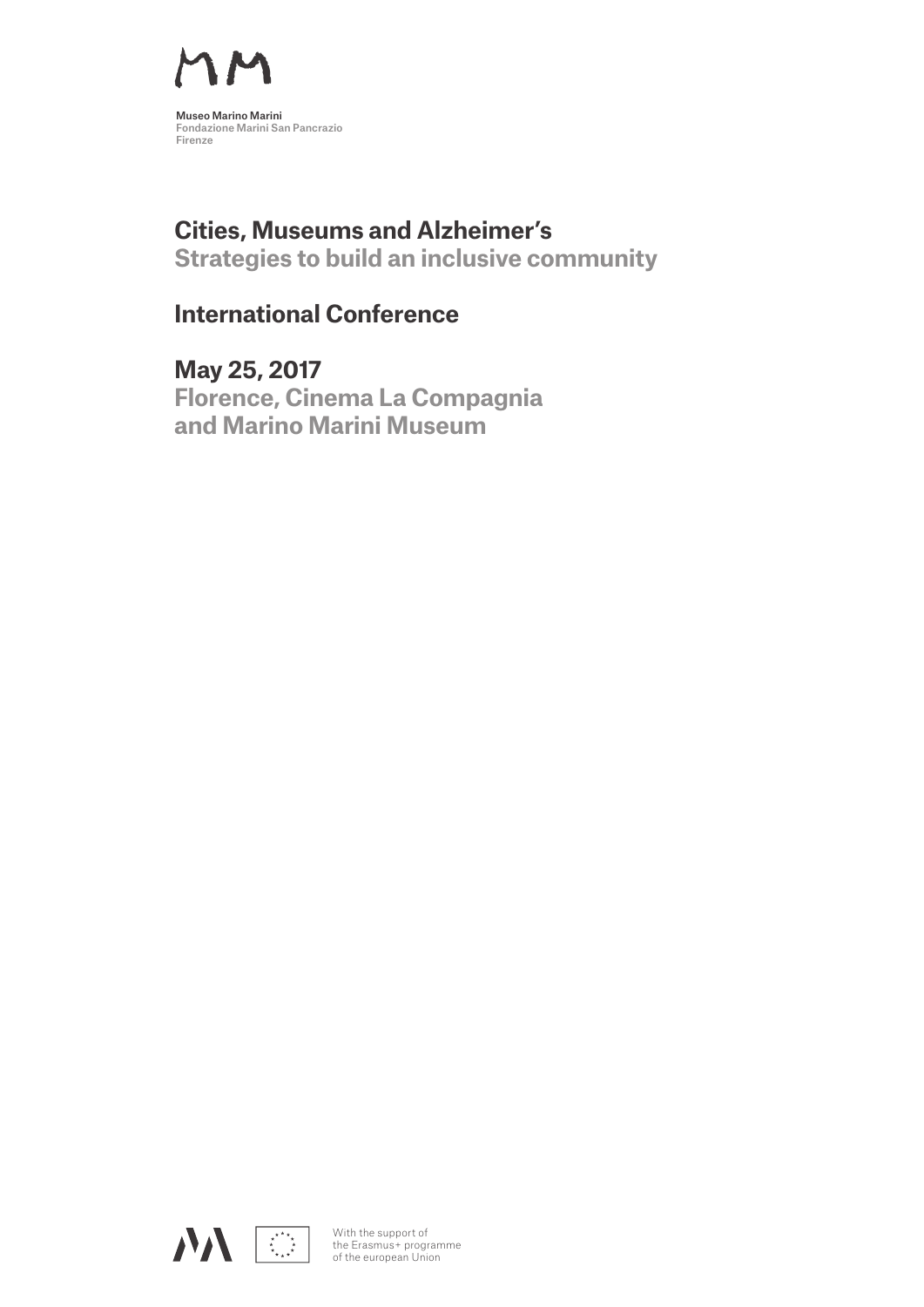The Marino Marini Museum of Florence, which for many years has engaged at the national and international levels to make art accessible to people with dementia and their carers, is now promoting an international conference focused on the role that museums and art can have on creating dementia friendly communities. City Museums and Alzheimer's is the second international conference organized by the Marino Marini Museum, project leader of the European project MA&A, and the first of the various events which will be held throughout the month of July in partner countries.

In line with the goals of the MA&A project, the central theme is the training of educators and the policies aimed at the creation of an integrated network of cultural and social services that can contribute to people well-being.

If we want museum activities dedicated to people with Alzheimer's to be widespread, we need to ensure quality through coordination and training. At the same time, we must consider that museum projects only make sense if they are located in a broader and more comprehensive perspective.

In the morning, in a plenary session at Cinema La Compagnia, the theme of the conference will be presented through the European project, Museums Art and Alzheimer's, with its implications in the Tuscan territory, through an interesting comparison of international experiences.

Policies aimed at facilitating the cultural and social inclusion and well-being of people living with dementia will be addressed through a panel moderated by journalist Michele Farina, and it will be open to questions and public interventions.

In the afternoon, at the Marino Marini Museum, training workshops will be held on the strategies of facilitation and experiences of encounter with art.

With the support of With the patronage of







**AIMAFIRENZE**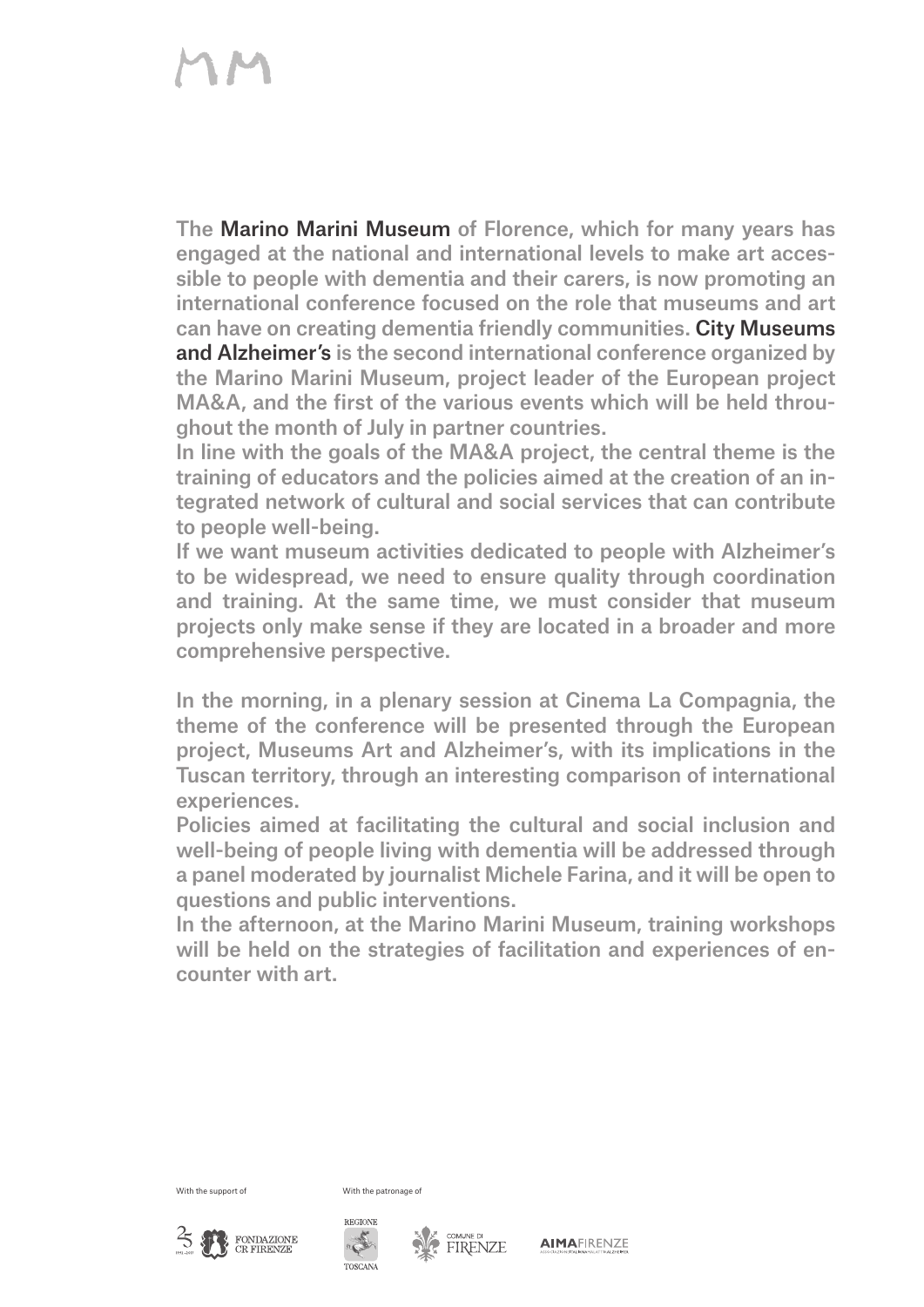#### **Cinema La Compagnia**

 **Via Cavour 50**

#### **Morning Session**

Registration 09.00

Institutional Greetings 09.30

Patrizia Asproni, President Museo Marino Marini, Firenze Monica Barni, Council Member for Culture for Regione Toscana Dario Nardella, Mayor of Florence INDIRE (National Institute for Educational Research Innovation Documentation), Firenze

Chair Elena Pianea, Manager of the Sector Cultural Heritage, UNESCO Sites, Contemporary Art, Memory for Regione Toscana

#### Developing museums accessibility

- Elena Pianea, Regione Toscana, Introduzione ai lavori 10.00
- Cristina Bucci, Museo Marini, Firenze *Il progetto europeo MA&A*  10.20
- Chiara Lachi, Luca Carli Ballola *MA&A: Primo bilancio delle ricadute sul territorio toscano* 10.40
- Adriane Boag, National Gallery of Australia, Canberra *Visual satisfaction: countering the impact of aesthetic deprivation* 11.00
- Coffee Break 11.20

#### Policies for cultural and social inclusion

Panel moderated by Michele Farina, journalist of Corriere della Sera 11.45

> Thomas Klie, Università di Friburgo Manlio Matera, AIMA Firenze Caroline Orr, IMMA, Dublino Mario Possenti, Federazione Alzheimer Italia Barbara Trambusti, Regione Toscana Alice Twait, Equal Art, Gateshead